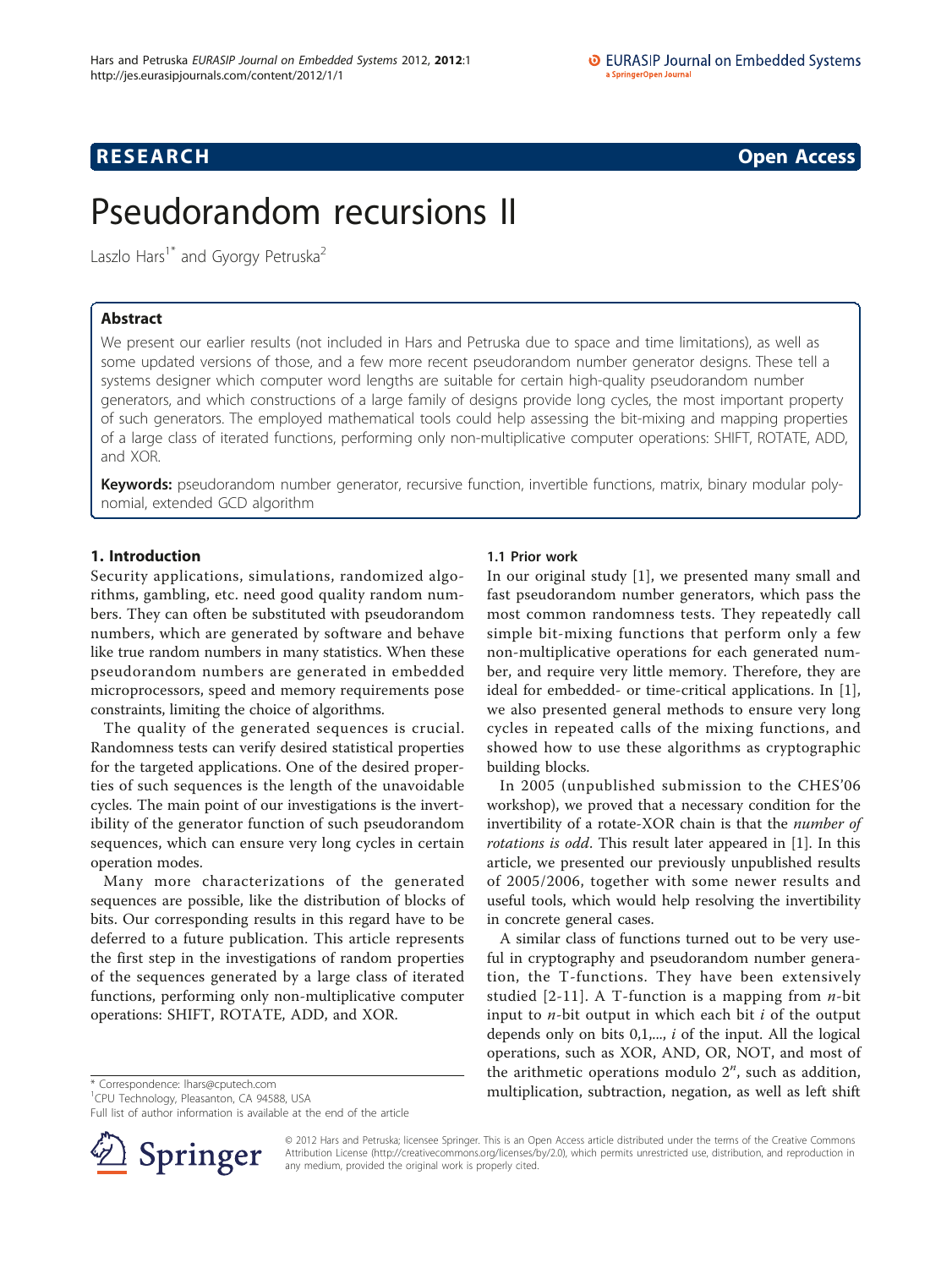and their compositions, are T-functions. However, rotations and right shift operations are not.

#### 1.2 This work

The most important property of the considered bit-mixing functions is long period length, related to the invertibility of their generating function. For invertible functions, a counter can be included in the input, assuring that no output value repeats before the counter wraps around. Even when the output is truncated or its bits are mixed together, there will still be no short cycle. A large part of this study below deals with this invertibility, which is present in many pseudorandom number generator modes we have proposed.

In the era of synthesizable processor cores unusual word lengths are easy to implement. Our results tell a systems designer which ones allow efficient pseudorandom number generators, and which constructions could work. It can save design and experimentation work. The employed mathematical tools are easy to use and powerful, and they can aid investigating large classes of iterated functions.

This article comprises three major sections. In Section 2, we describe and analyze several recent random number generator designs, and include some characteristic code segments. In Sections 3 and 4, we discuss the existence of inverses of rotate-add functions and rotate-XOR functions, respectively. Our experience shows that rotate-add methods are usually inferior to rotate-XOR methods.

#### 2. New random number generator modes

Recall our notation in [[1\]](#page-10-0): Counter mode (of pseudorandom number generators) is defined as  $x_i = f(i)$ , where the counter  $i$  is incremented before each call of the function f. Hybrid counter mode uses a function of several variables, one of them is a similar counter as above:  $x_i = f(i, x_{i-1}, x_{i-2},..., x_{i-k})$ . Multi-stage generators are based on this kind of iterations, but several calls are performed to such type of functions for one set of output values.

The apparent pseudo-randomness of the counter mode and hybrid counter mode can be improved by incrementing the counter by a large odd constant  $c$ (instead of 1), because many more bits change at such addition than at incrementing by 1, most of the time. Although a (loop) counter  $i$  is sometimes available for free, and this number  $c$  needs extra storage, we found that the pseudo-randomness improves significantly, and so ultimately computation can be saved. We call these new modes offset counter mode and offset hybrid counter mode.

Note that the function  $f$  could compute the modified counter k from a regular one i, as  $k = i \cdot c \mod 2^{32}$  (in case of 32-bit machine words), but we excluded

multiplication from the admissible operations (because they need large hardware cores and multiple clock cycles at high clock frequencies).

#### 2.1 MIX permutations

It is an intriguing idea to design some small additional hardware to embedded processors for rearranging the bits of a register. With the help of a few extra gates (or just wires) the performance of our pseudorandom number generator might be improved.

A MIX operation has to be a permutation of bits, not to reduce the range of the outputs. At repeated application of the MIX permutation a bit gets back to an already occupied position after at most 32 steps. Odd rotations are maximal permutations in every bit position (when the machine word is  $2^w$  bits). This is advantageous for random number generation, where we must not have short cycles.

Bit or byte reversals are sometimes available as CPU operations, but they are not very good mixers, as they define permutations with short cycles. Similarly, bitswap, byte swap, or a rotation followed by swapping neighbor bits all proved to be less effective mixers, than simple rotations. This explains why our best constructions are based on rotations, not on complicated MIX permutations.

#### 2.2 MIX-XOR circuits

As compared to our earlier designs, a little more complex bit mixing hardware still proved to be advantageous. It could be implemented with very few gates and wires. For example, in such operations each output bit can be the XOR of two (or more) different input bits. An example is the offset hybrid counter mode generator, which passes all Diehard tests:

 $x = \text{rot}(x, 5)$  ^  $\text{rot}(x, 24)$  ^  $(k = 0x37798849)$ 

where  $(x, k)$  represent the state of the random number generator, updated during each invocation of the mixing function. The output, the generated random number, is  $x$ .

In hardware, the rotations need not actually be performed, only the corresponding bits of the machine word  $x$  are XOR-ed, so one iteration can provide 32 bits output in 2 clock cycles.

#### 2.3 Statistical randomness tests

We wrote simple C programs for creating 10 MB binary data files for every variant of our pseudorandom number generators and applied statistical tests to them, to assess their quality. Many randomness tests have been published, for example [[12](#page-10-0)-[14](#page-10-0)]. In [[15](#page-10-0)], there is a survey. A recent test suite for testing randomness of sequences for cryptographic applications is the NIST 800-22 Randomness tests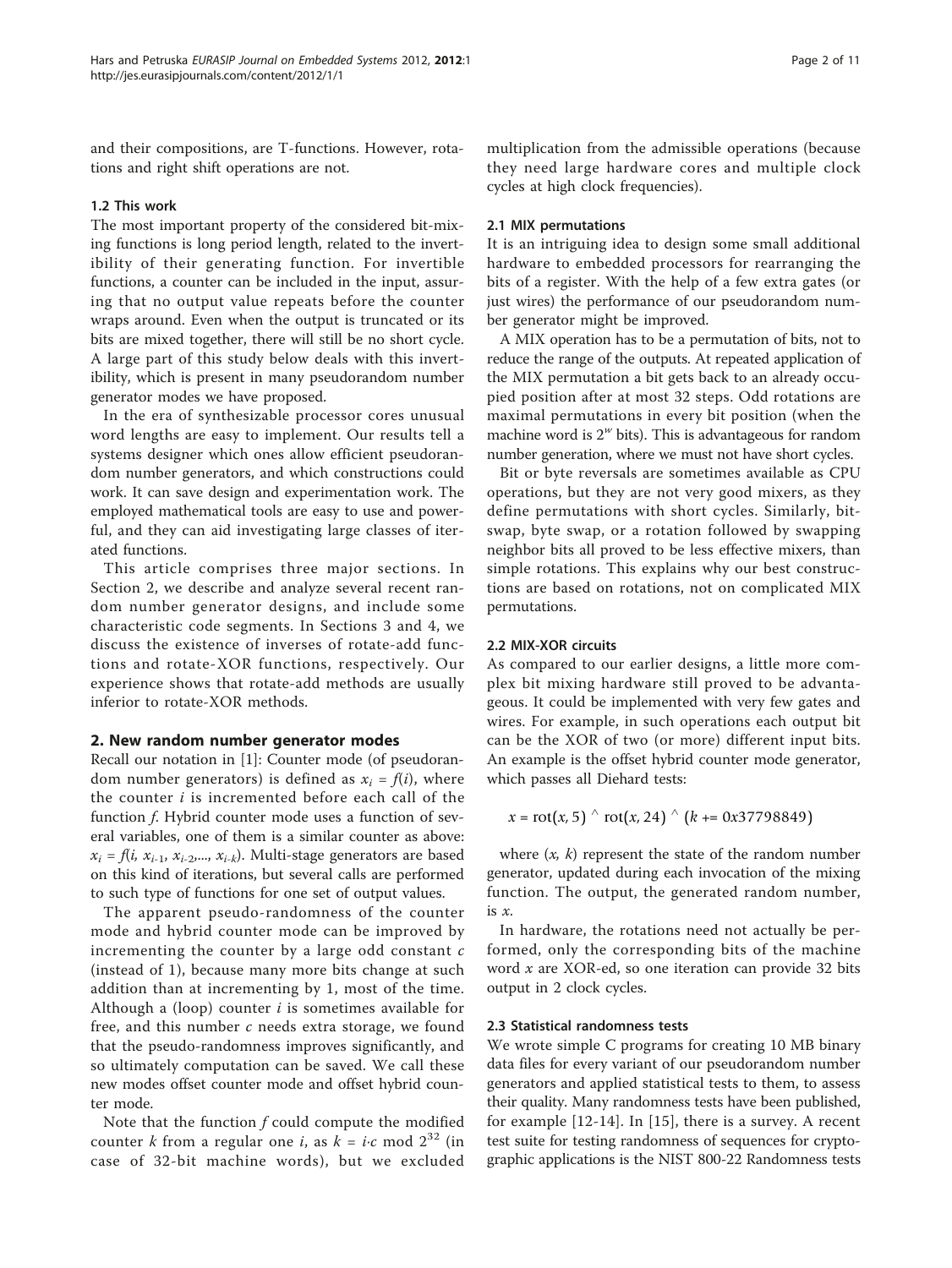[[14\]](#page-10-0), provided as C-99 source code. Unfortunately, it contains errors (acknowledged by its publisher), which were not fixed at the time of this writing.

We found the classic Diehard test suite the most stable and reliable. It was published by Marsaglia [[12](#page-10-0)] and performs 15 different groups of statistical randomness tests. Many different properties are tested and the protocol of the results is 17 pages long. The randomness measures are 250 p-values. We employed the standard way for accepting a single p-value: checked if it was in a certain interval, like [0.001, 0.999].

#### 2.4 Offset hybrid counter mode

We assume 32-bit machine words. The smallest case is of stage-2: These random number generators have two parameters (which can be treated as two internal state variables), one is recursively updated by a mixing function, while the other one (an offset counter) is incremented by a large, odd constant before each call.

Surprisingly, for satisfying the Diehard randomness tests, loading an operand with its bits rotated by a fixed amount proved to be sufficiently random.

 $x = \text{rot}(x, 9)$  ^ ( $k \neq 0x37798849$ ).

This generator passes all Diehard tests, with one near fail of  $p$ -value = 0.9995. Rotation by 7 works, too, with one  $p$ -value = 0.9998.

Rotation to the right works even better (because the carry propagation is better utilized):

 $x = \text{rot}(x, 23)$  ^ ( $k == 0x49A8D5B3$ ).

(Rotate by 23 to the left is the same as rotate by 9 to the right.) This generator passes all Diehard tests, with no p-value > 0.999. Rotation by 25 bits (or 7 bits to the right) is equally good.

Because these generators are already good enough with the minimum number of operations, there is no need for considering more stages (stored in more internal variables).

#### 2.5 Offset counter mode

Offset counter mode is the one-stage version of the above-discussed offset hybrid counter mode, that is, there is no state variable, except the counter  $k$  to be incremented by a large odd constant before each call. It can be supplied as input, and the output is computed directly from k. This mode can be used as a component for data scrambling, hashing, and encryption. Note that invertible functions are needed to map the input to the full range of machine words as output.

We use the notation  $\text{ROL}/\text{ROR}(x, k)$  for rotation of the unsigned integer  $x$  to the left/right, respectively, by  $k$ positions.

#### 32-bit words

The generators are defined as

 $(L,R) = (4,9)$ , no Diehard test fails, or nearly fails (rotate left).

 $x = (k - 0x37798849).$ 

 $x = (x \land \text{ROL}(x, L) \land \text{ROL}(x, R)) + 0x49A8D5B3.$ 

 $x = (x \land \text{ROL}(x, L) \land \text{ROL}(x, R)) + 0x6969F969.$ 

 $x = (x \land \text{ROL}(x, L) \land \text{ROL}(x, R));$ 

 $(L,R) = (4,9)$ , no Diehard test fails, or nearly fails (rotate right).

 $x = (k - 0x37798849).$ 

 $x = (x \land ROR(x,L) \land ROR(x,R)) + 0x49A8D5B3.$ 

 $x = (x \land ROR(x,L) \land ROR(x,R)) + 0x6969F969.$ 

 $x = (x \land ROR(x,L) \land ROR(x,R)).$ 

Here  $x$  is the output, used also for storing intermediate values. Its value is not retained between calls. These generators work even with structured constants for both adders (e.g., 0x55555555, with only one near fail), so we can safely replace these constants with parameters, to diversify the generators.

#### 64-bit Words

One could think that 64-bits need more iterations to get full distribution of bits, but the process above proved to have enough reserve that it still works adapted for long machine words.

The direct dispersion of any bit is to  $3 \times 3 \times 3 = 27$ positions. With the two long added constants, most of the time, the carry makes the majority of the 64 bits changed when a single bit is flipped in the counter. Of course, when two initial values are close (e.g.,  $k = 0$  and 1, or generally at small counter increments), this 1-to-27 dispersion effect is not sufficient. That is why we increment  $k$  with a large odd value, ensuring that many input bits change between consecutive calls.

If these increment values (considered as 64-bit keys), have no blocks of 20 identical bits, the scheme was found to work well, so we are reasonable safe against accidental weak keys. Nevertheless, these keys should be tested for blocks of more than 12 zeros or 12 ones, and reject such numbers.

The generators are defined as

 $(L,R) = (4,9)$ , no fail, no near fail in Diehard (rotate left).

 $x = (k \leftarrow 0x3779884922721DEB).$ 

 $x = (x \land \text{ROL}(x, L) \land \text{ROL}(x, R)) + 0x49A8D5B369$ 69F969.

 $x = (x \land \text{ROL}(x,L) \land \text{ROL}(x,R)) + 0x6969F96949A$ 8D5B3.

 $x = (x \land \text{ROL}(x,L) \land \text{ROL}(x,R)).$ 

 $(L,R) = (4,9)$ , no fail, no near fail in Diehard (rotate right).

 $x = (k \leftarrow 0x3779884922721DEB).$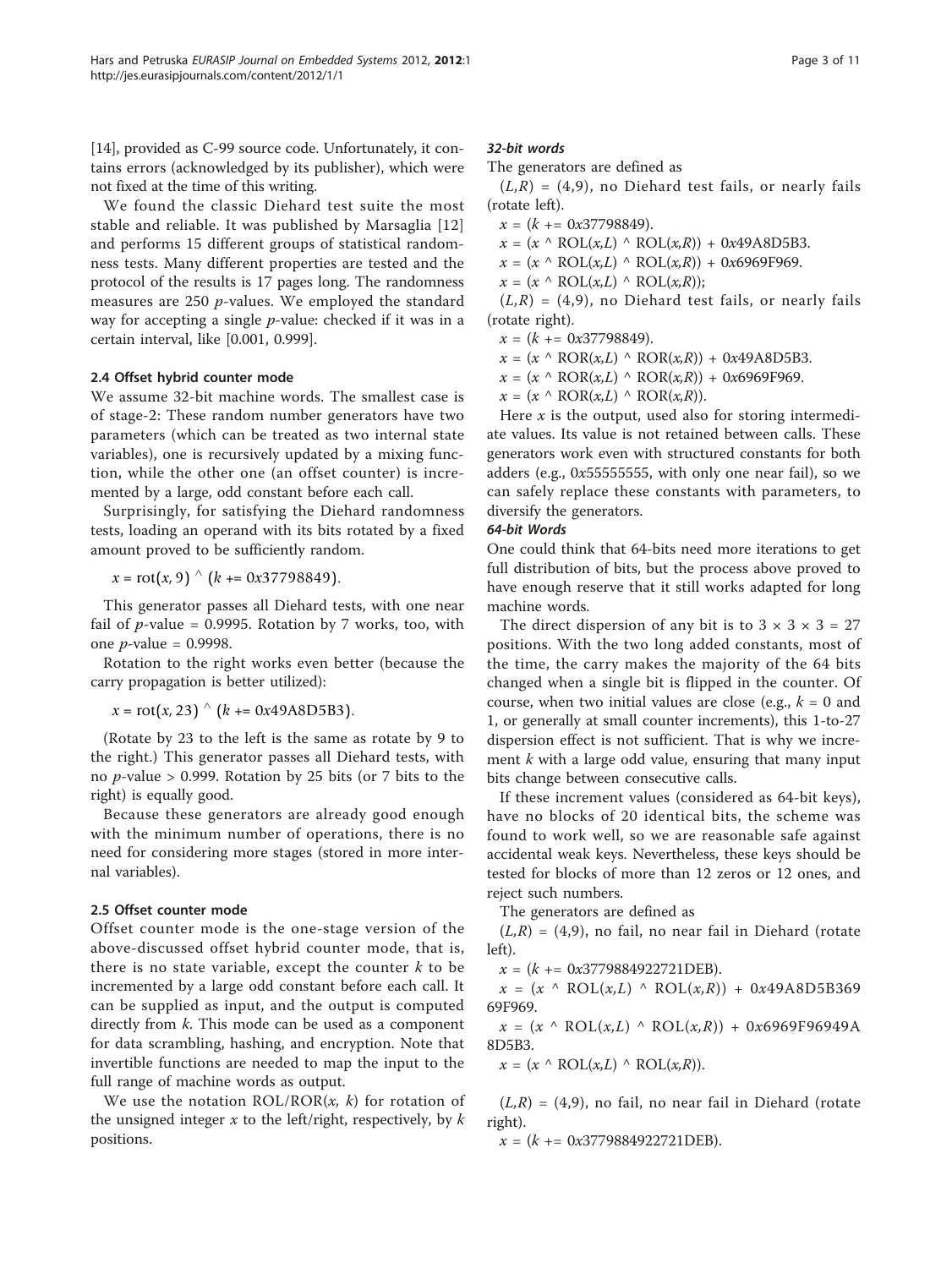$x = (x \land ROR(x,L) \land ROR(x,R)) + 0x49A8D5B3696$ 9F969.

 $x = (x \land ROR(x,L) \land ROR(x,R)) + 0x6969F96949A$ 8D5B3.

 $x = (x \land ROR(x,L) \land ROR(x,R)).$ 

If we set both other additive constants in the rotateleft version to the structured 0x3333333333333333 or 0x7777777777777777, only one Diehard test fails. With 0x7E7E7E7E7E7E7E7E all tests pass (with one near fail). Experiments with many similar values show that we have a safety margin for weak constants, therefore these numbers can serve as further 64-bits keys.

#### 2.6 Data expansion

For ciphers, e.g., of unbalanced Feistel networks [\[16,17](#page-10-0)], we often need to scramble and to expand short, e.g., 32-bit numbers to long values. We can do this really fast in hardware: perform several of these offset counter mode mix operations with different additive constants, in parallel, maybe with varying rotate directions and distances. To get the expanded data just concatenate the results.

If the additive constants are treated as secret keys, or they are derived from a secret key, we get a primitive cipher. With sufficiently many iterations of varying constants, it could be secure.

#### 3. Invertibility of rotate-add functions

Since we observed thorough mixing properties in the offset counter mode generators, we could be tempted to simplify the generator function by tweaking their code lines. In [\[1\]](#page-10-0), we showed that XOR-ing two (instead of three) rotated entries breaks the invertibility of the function, so we tried this idea with addition instead of XOR:  $x \leftarrow x + \text{ROT}(x, k)$ . (It represents a reduction from two rotates and two XOR operations to one rotate and one addition.) The Diehard tests still pass with a rotation by 7 or 11, in either a left- or the right-rotating variant.

The rationale of investigating this function is that adding to the input its rotated version causes larger changes in the output than a rotate-XOR operation had: a flipped bit in the input influences at least two output bits, but usually much more, dependent on the carry propagation. In this sense the dispersion of input changes is larger than at the rotate-XOR type functions, so better mixing properties are expected.

Unfortunately, most of the time this simplified function cannot be inverted, that is, we cannot solve the equation  $y = x + \text{ROL}(x, k) = \text{floor}(x \cdot (1 + 2^k + 2^{k-32}))$ mod  $2^{32}$  for x (assuming 32-bit machine words). For many y values, there is no solution, or there are more than one possible  $x$  values. Therefore, we should better avoid these functions in counter mode, in hybrid counter mode of random number generators, or in ciphers.

The problems are easily seen by computing  $x + \text{ROL}$  $(x, k)$  for all values of x, and sorting the results. For example, for  $w = 16$ -bit machine words, and rotation by  $k = 3$ , the sequence of the sorted y values starts as:

0, 2,2,2, 5,5,5, 8,8, 9, 11,11,11, 14,14,14, 17,17, 18, 20,20,20, 23...

To the best of the authors' knowledge, the corresponding general problem has not been addressed in the literature.

Claim: the Rotate-Add functions defined below do not *attain all y values*, with any fixed  $k: 0 < k < w$ , when x goes over all possible values in  $[0, 2<sup>w</sup> - 1]$ .

$$
\gamma(x) = x + \text{ROL}(x, k) = \text{floor}(x \cdot (1 + 2^k + 2^{k-w})) \text{ mod } 2^w.
$$

In the rest of this section, we are going to validate this claim. We will use a little more convenient way to write  $y(x)$ , by first partitioning x into its least significant k bits (v), and the remaining bits (u), such that  $x = 2^{w-k} \cdot u + v$ , (with 0 ≤  $u < 2^{w-k}$  and 0 ≤  $u < 2^k$ ). Our rotate-add function now expressed as

$$
y(x) = (2^k + 1)u + (2^{w-k} + 1)v \mod 2^w
$$
.

#### 3.1 Word lengths of  $2^w$ 3.1.1. Common factors

For the ordinary sizes of machine words, the coefficients of  $u$  and  $v$  are not relative primes. Below we list their common factors as  $k$  ranges through 0 to  $w$ :

$$
w=16:
$$

1, 3, 5, 3, 17, 3, 5, 3, 257, 3, 5, 3, 17, 3, 5, 3, 1  $w = 32$ :

1, 3, 5, 3, 17, 3, 5, 3, 257, 3, 5, 3, 17, 3, 5, 3, 65537, 3, 5, 3, 17, 3, 5, 3, 257, 3, 5, 3, 17, 3, 5, 3, 1

 $w = 64$ :

1, 3, 5, 3, 17, 3, 5, 3, 257, 3, 5, 3, 17, 3, 5, 3, 65537, 3, 5, 3, 17, 3, 5, 3, 257, 3, 5, 3, 17, 3, 5, 3, 4294967297, 3, 5, 3, 17, 3, 5, 3, 257, 3, 5, 3, 17, 3, 5, 3, 65537, 3, 5, 3, 17, 3, 5, 3, 257, 3, 5, 3, 17, 3, 5, 3, 1

As we can see, there is no proper rotation of  $0 < k < w$ distance, which does not suffer from common factors. It is a remarkable experience, that all the common factors are Fermat numbers, that is integers of form  $F_n = 2^{2^n} + 1$ . There are deep and age old open problems concerning Fermat numbers. Computational evidence supports the following conjecture, which is important, because the length of machine words in all practical cases is a power of 2 (8, 16, 32, 64...).

**Conjecture 1:** If w is a power of two and  $0 < k < w$ , then  $GCD(2^{k} + 1, 2^{w-k} + 1)$  is a Fermat number  $2^{2n} + 1$ . Notes:

• The first few Fermat numbers are  $F_0 = 3$ ,  $F_1 = 5$ ,  $F_2 = 17$ ,  $F_3 = 257$ ,  $F_4 = 65537$ ,  $F_5 = 4294967297$ ,  $F_6 = 18446744073709551617$ ,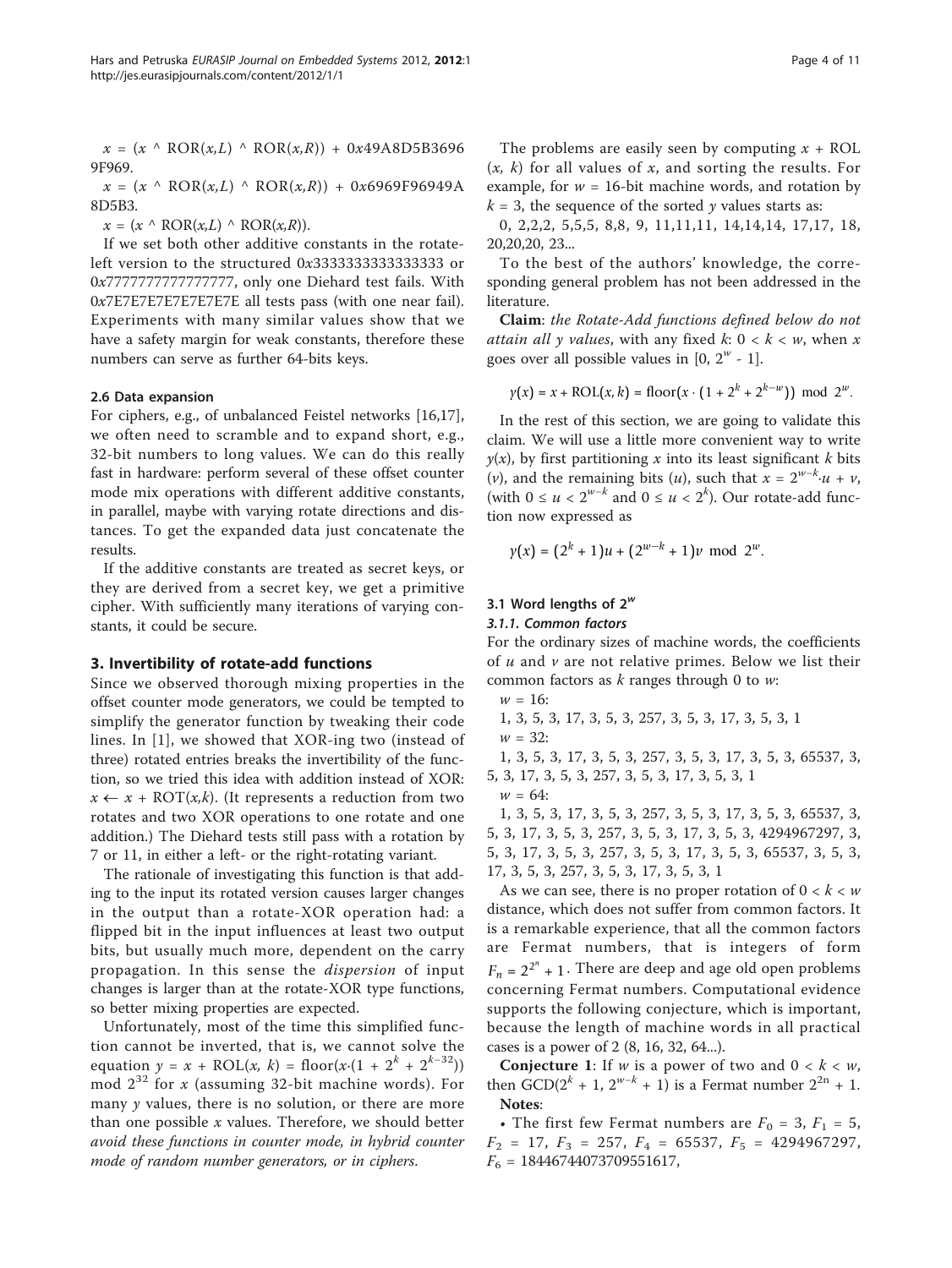#### $F_7 = 340282366920938463463374607431768211457.$

• Only the first five Fermat numbers  $F_0$ ,  $F_1$ ,  $F_2$ ,  $F_3$ ,  $F_4$ are known to be prime. The next three we listed are products of two primes:

 $4294967297 = 641 \times 6700417$ 

18446744073709551617 = 274177 × 67280421310721

340282366920938463463374607431768211457 = 59649589127497217 × 5704689200685129054721

• Conjecture 1 has been numerically verified for  $w =$  $2^2$ ,  $2^3$ ...,  $2^{20}$ . Up to  $w = 2^{18}$  just minutes of PC computing time was used,  $w = 2^{19}$  took 3 h, and verifying the conjecture for  $w = 2^{20}$  needed 22 h at light CPU load. The cases  $w = 16$ , 32, 64 are demonstrated by the tables presented above.

Though Conjecture 1 eludes a rigorous proof, we can prove a somewhat weaker statement, sufficient for our investigations: the GCD in question is at least divisible by a Fermat number:

**Theorem 3.1:** If *W* is a power of two, then  $GCD(2^K + 1)$ ,  $2^{W-K}$  + 1) is divisible by a Fermat number for any K integer,  $0 < K < W$ .

Proof: We change the notation showing that the exponents are symmetrically positioned around  $w = W/2$ , again a power of 2 say,  $w = 2^p$ . Also, we denote  $k = w - K$ and using the new notations we are to show that GCD  $(2^{w+k} + 1, 2^{w-k} + 1)$  is a multiple of a Fermat number. We put  $k = 2^q \cdot r$ ,  $0 \le q < p$  integer, and r is an odd number. Now we obtain

 $w + k = 2^p + 2^q r = 2^q \cdot (2^{p-q} + r) = 2^q a$  for the first, and

 $w - k = 2^p - 2^q r = 2^q (2^{p-q} - r) = 2^q b$  for the second exponent, where  $a$  and  $b$  are odd integers.

With the notation  $u = 2^{2q}$  we have  $GCD(2^{w+k} + 1,$  $2^{w-k} + 1$ ) = GCD( $u^a + 1$ ,  $u^b + 1$ ). Since *a* and *b* are odd,  $u + 1$  (that is Fermat number  $F_a$ ) is a divisor of both numbers  $u^a + 1$  and  $u^b + 1$ .  $\Box$ 

Corollary 3.2: If Conjecture 1 holds true, then the Fermat number  $F_q$  we found in the above proof is the greatest common divisor in question.

Indeed, it is well known that the Fermat numbers are pair-wise relative primes, thus a Fermat number cannot be the divisor of another Fermat number. Note that for  $q = 0$  we have  $F_q = 3$ , which explains the occurrence of 3 in every second position in the above tables of common divisors. □

#### 3.1.2. Overflow

If the addition of x to  $ROL(x, k)$  does not cause overflow, we have  $y(x) = (2^k + 1)u + (2^{w-k} + 1)v$ . For the investigated word lengths of  $2^w$ ,  $y(x)$  is a multiple of one of the common factors granted by Theorem 3.1, and so  $y(x)$  does not take all possible values.

The situation is not much more complicated when there is an overflow (which can only be 1):

$$
y(x) = (2^k + 1)u + (2^{w-k} + 1)v - 2^w
$$

In this case, dividing  $y(x)$  by the above discussed common factor the remainder is determined by  $2^w$ .

Note that when we divide by the Fermat number we found above as a common factor, the remainder is always 1. This is explained by the well known and fairly obvious product formula of Fermat numbers:

 $F_{p+1} - 2 = F_0 \cdots F_p.$ 

#### 3.1.3. Missing words

As we just saw,  $y(x)$  is a multiple of a Fermat number 3, 5, 17, 257, 65537, 4294967297...; or 1 less than such a multiple, in all practical computing systems. Thus, numbers in at least one residue class modulo a Fermat number (at least a third of the possible output values  $[0, 2<sup>w</sup> - 1]$  never get generated.

#### 3.2 Uncommon word lengths

There are machine word lengths, which do give relative prime coefficients of  $u$  and  $v$ , for certain rotation lengths. These machine words are almost never used in real-life computing systems, but in the age of synthesizable processor cores special hardware could easily be built for them, if they were advantageous. Unfortunately, as our negative results show below, they are not much better regarding invertibility than the more common word sizes. This knowledge can save a lot of futile work. 24-bit words

We can list the common factors of the coefficients of  $u$ and  $\nu$ , as  $k$  goes from 0 to  $w$ :

w = 24: 1, 3, 5, 9, 17, 3, 65, 3, 1, 9, 5, 3, 4097, 3, 5, 9, 1, 3, 65, 3, 17, 9, 5, 3, 1

Here, rotations by 8 and 16 could be good candidates for mixing functions, but when there is an overflow, many y values get repeated. With a simple PC program we counted the number of missing words: at rotation by 8 or 16 there are 4,210,688 missing words, which represents over 25% of all 24-bit words.

#### 25-bit words

The odd word length 25 makes each pair of the coefficients of  $u$  and  $v$  relative prime, and still all rotationadd options leave out many words. The best cases are with rotations by 12 or 13 (0.024%: 8191 missing words), the worst cases are with rotations by 1 or 24 (one-third of the words: 11,184,811 are missing).

#### 31-bit words

One can drop one bit of the most common 32 bit machine words. All the pairs of multipliers become relative primes, and still every rotation-add option leaves out many words. A PC program found the best cases at rotations by 15 or 16  $(65,535 = 0.003\%$  missing words),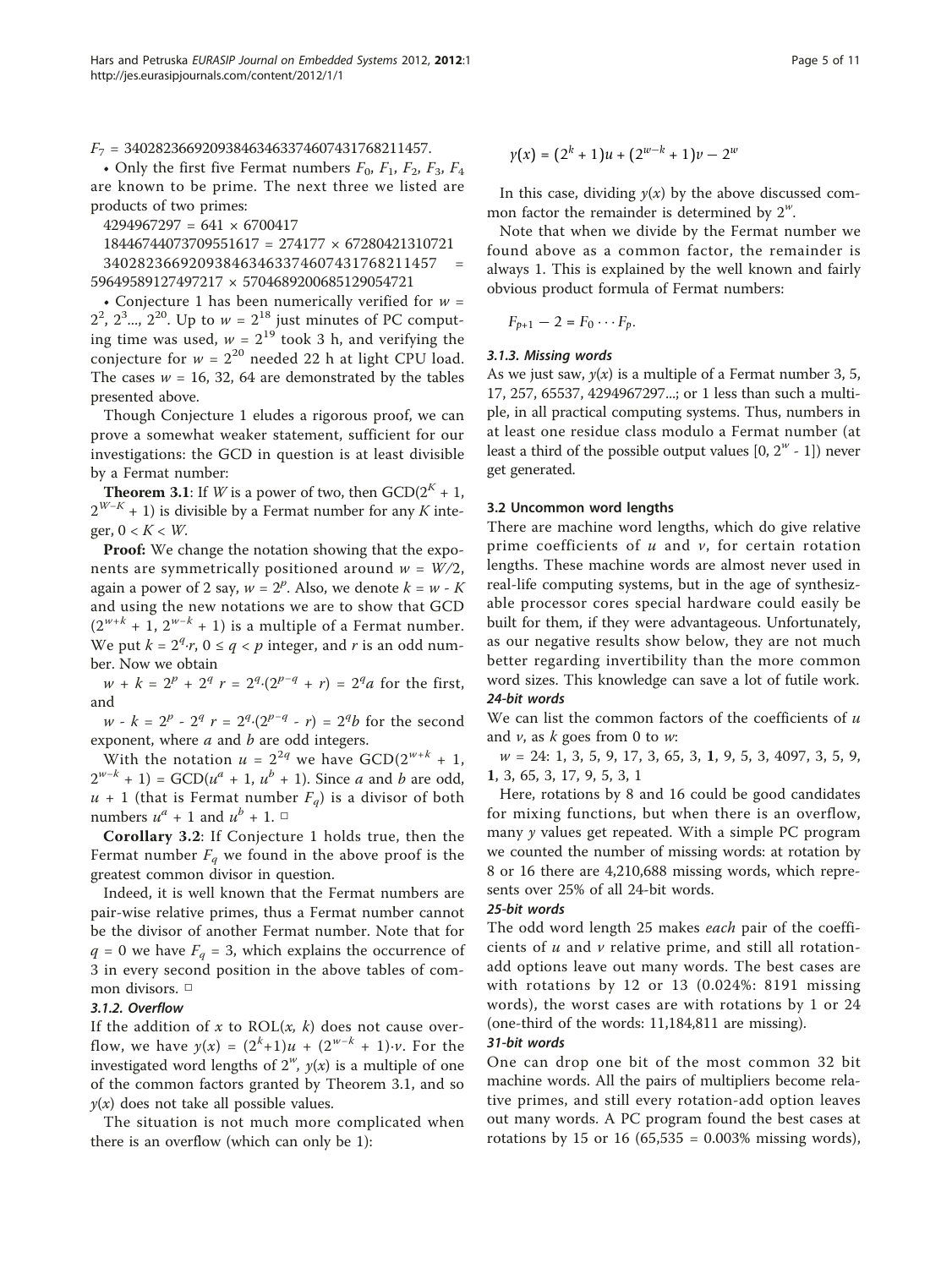and the worst cases at rotations by 1 or 30 (one third of the words: 715,827,883 are missing).

Note that the relatively few missing words at rotations by 15 or 16 do make this scheme useable for Feistelstyle encryption, but other constructions (like rotate-XOR) are still better.

#### 3.3 Arbitrary word sizes

We can show in general that no rotate-add function is invertible:

**Theorem 3.3:** At any word length  $w$  and rotation distance  $k$  the corresponding rotate-add function repeats at least one word (and so at least one output word is always missing).

**Proof:** (a) If there is a common factor  $d > 1$  dividing both the coefficients of u and v in  $(2^{k} + 1) \cdot u + (2^{w-k} + 1) \cdot v$ , it is odd, therefore at least 3. Thus,  $y(x) \equiv 0$  or  $-2^w \mod d$ , hence numbers in the remaining (at least one) mod d residue classes are not generated.

(b) If  $GCD(2^k + 1, 2^{w-k} + 1) = 1$ , the extended GCD algorithms find  $u'$  and  $v'$  integers (one of them negative), such that  $(2^{k} + 1) \cdot u' + (2^{w-k} + 1) \cdot v' = 1$ . Multiplying this equation with  $2^w$  we obtain  $(2^k + 1) \cdot (u' \cdot 2^w) + (2^{w-k} + 1) \cdot (v' \cdot 2^w) = 2^w$ , thus the Diophantine equation  $(2^{k} + 1) \cdot u + (2^{w-k} + 1) \cdot v =$  $2^w$  admits a solution.

Note that for any integer  $m$ ,  $u = u' + m \cdot (2^{w-k} + 1)$ , and  $v = v' - m \cdot (2^k + 1)$  represent another solution for the equation above. At a suitable  $m$  value there is a solution  $(u'', v'')$ , such that  $0 < u'' < 2^{w-k}$ .

Because of the symmetry, we may assume that  $k \leq w - k$ . Substituting the minimum and maximum  $u''$  values into the equation  $(2^{k} + 1) \cdot u + (2^{w-k} + 1)v = 2^{w}$  we find that  $0 < v'' < 2^{\overline{k}}$ . These  $(u'', v'')$  values, therefore, can be concatenated to form a machine integer  $x \neq 0$ , of length w. Our mod  $2^w$  rotate-add function transforms this x into 0. Because 0 is a fix point, we found two machine integers (*x* and 0), which are both transformed to 0.  $\Box$ 

#### 4. Invertibility of rotate-XOR functions

For many applications of random number generator constructions presented in Section 2 of this article (and of the ones in [\[1](#page-10-0)]) we needed the recursions to be invertible. In [[1\]](#page-10-0), we proved the following

**Lemma:** The determinant of  $M$ , the sum of  $k$  powers of unit circulant matrices is divisible by  $k$ .

Its corollary is that even number of rotations XOR-ed together does not define invertible recursions.

In the rest of the article, we investigate the invertibility problem in more details. Two (equivalent) models of the iterated functions are employed, namely, matrix and binary polynomial representations.

#### 4.1 Elementary results

Let N denote the length of the machine word where we perform rotate-XOR computations. We denote by C the

corresponding unit circulant matrix of size  $N \times N$  (all entries are 0, except the 1s above the main diagonal and in the lower left corner).  $C$  is the cyclic permutation matrix performing a circular left-shift (rotation) on the elements of an N-vector. Its kth power  $C^k$  performs a rotation by  $k$  places.

The parity of the determinant of the  $N \times N$  (composite circulant) matrix  $M = C^{k_1} + C^{k_2} + \ldots + C^{k_m}$  decides the solvability of the linear system of equations on the individual bits in the recursions defined by rotations (by  $k_1$ ,  $k_2$ ...,  $k_m$  positions) and bitwise XOR (with possibly a known number added to the result). Therefore, the matrix entries can be taken modulo 2 (0 or 1). Adding a matrix of all even entries to M does not change the parity of  $det(M)$ .

Note that  $C^N = I$ , and  $\det(C^k) = 1$ . By  $M = C^{k_1} (I + C^{k_2 - k_1} + ... + C^{k_m - k_1})$  we may always assume  $0 = k_1 < k_2 < ... < k_m < N$ . Since the system of parameters  $\{k_1, k_2, ..., k_m; N\}$  fully determines the invertibility of the recursion represented by the corresponding circulant matrix M, we may call the system  $\{k_1, k_2,..., k_m\}$  $N_i$  itself regular for  $det(M) = 1$ , or singular for  $det(M) =$ 0. We state the result mentioned in the introductory remark of this section as

**Theorem 4.1** [[1\]](#page-10-0). If for a system  $\{k_1, k_2,...,k_m; N\}$  *m* is an even number, then the system is singular. That is, for regular systems  $m$  is necessarily odd.  $\Box$ 

It is well known that a matrix A has an inverse over any field iff (if and only if) its determinant is non-zero (det(A) ≠ 0). The inverse  $A^{-1}$  can be explicitly written as a matrix of cofactors.

Note that the determinant is multiplicative in general:  $det(AB) = det(A) det(B)$ , and hence

det(*M*) = det<sup> $k$ </sup>(*M*) = det(*M*<sup> $k$ </sup>) mod 2, for any integer  $k > 0$ . The case  $N = 2^n$ 

If we expand  $M^2 = (C^{k_1} + C^{k_2} + ... + C^{k_m})^2$ , the double products contribute only even  $(\sim 0)$  entries:

$$
M^2 \equiv C^{2k_1} + C^{2k_2} + \ldots + C^{2k_m} \text{ mod } 2.
$$

If  $N = 2^n$ , squaring matrix M *n*-times gives  $M^N \equiv C^{Nk_1} + C^{Nk_2} + \ldots + C^{Nk_m}$  mod 2. Because  $C^{Nk_1} = (C^N)^{k_1}$ , and  $C^N = I$  (the unit matrix),  $M^N \equiv m \cdot I$ mod 2. This proves the following

**Theorem 4.2:** If  $N = 2^n$ , M is invertible mod 2, that is the system  $\{k_1, k_2,..., k_m; N\}$  is regular *iff m*, the number of non-zero diagonals is an odd number. □

Theorem 4.2 is important because it covers almost all practical cases in computer systems, where the word length is 8, 16, 32, or 64 bits, even the extended precision of 128 and 256 bits.

# The case  $N = q \cdot 2^n$ , with odd q

After *n* squaring operations, two terms become equal:  $C^{u2^n} = C^{v2^n}$ , *iff* the exponents are congruent mod  $N: 2^n u =$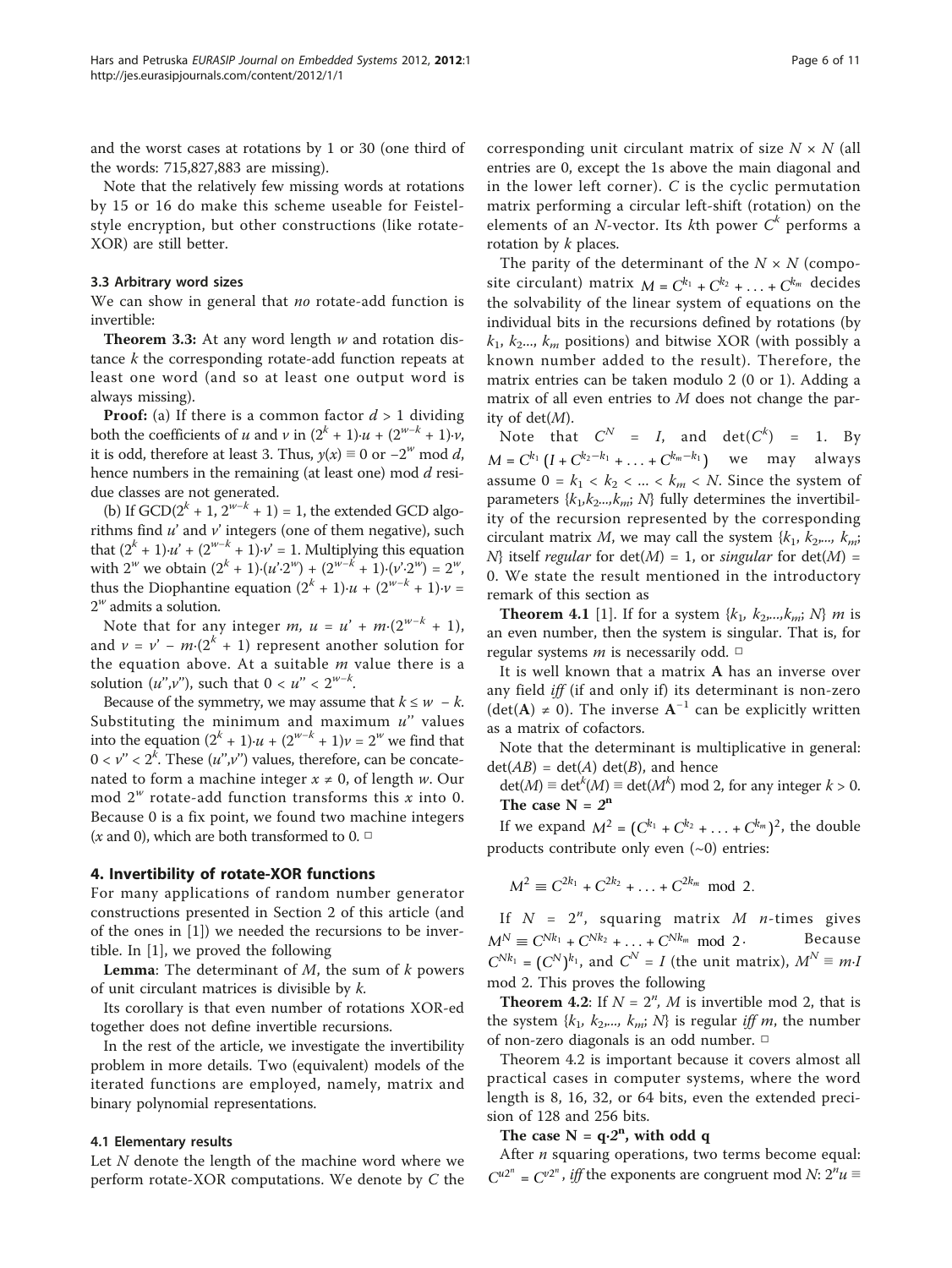$2^n v \mod q \cdot 2^n$ , or equivalently  $u \equiv v \mod q$ . These terms cancel each other; therefore, it is enough to consider those  $M = C^{k_1} + C^{k_2} + \ldots + C^{k_m}$  matrices, where  $k_1, k_2, ..., k_m$  are all different mod  $q$ . In particular, the following cancellation law holds true: if we add (or remove)  $C^u$  +  $C^v$  where  $u \equiv v$ mod  $q$ , the parity of  $det(M)$  does not change. Thus we obtain the following useful

**Corollary 4.3:** If  $N = q \cdot 2^n$  and  $u \equiv v \mod q$ , then replacing  $C^u$  by  $C^v$  in M does not change the parity of  $det(M)$ . In particular, we can restrict our investigations to systems  $\{k_1, k_2,..., k_m; q \cdot 2^n\}$  such that  $0 \le k_i < q$ , or  $-(q-1)/2 \leq k_i \leq (q-1)/2.$ 

Now the construction of a regular system  $\{k_1, k_2, ..., k_m\}$  $q·2<sup>n</sup>$  (q odd) is easy as shown in

**Corollary 4.4:** The system { $k_1$ ,  $k_2$ ,...,  $k_m$ ;  $q \cdot 2^n$ } (q odd) is regular, if  $k_1$ ,  $k_2$ ,...,  $k_m$  are chosen such that one residue class mod  $q$  contains an odd number of  $k_i$  values, and every other residue class contains an even number of  $k_i$  values. In this case det(M) is odd.  $\Box$ 

We remark that if with the above notations  $N=q$ (that is,  $n = 0$ ) the statement of Corollary 4.3 reduces to a triviality:  $det(M)$  is odd if it is derived from a single rotation.

The sub-case  $N = 3 \cdot 2^n$ 

This case has practical relevance for digital systems with a word length of 12, 24, 48... bits.

**Theorem 4.5:** If  $N = 3 \cdot 2^n$  and  $M = C^{k_1} + C^{k_2} + \dots + C^{k_m}$ is an  $N \times N$  matrix, then  $\det(M)$  is odd *iff* one of the three residue classes mod 3 contains an odd number of  $k_i$ values, and each of the other two residue classes contains an even number of  $k_i$  values.

Proof: Corollary 4.4 shows that these determinants are indeed odd. As for the other direction, according to the cancellation law in Corollary 4.3, the following systems are to be considered:

 $\{0; 3\cdot2^n\}, \{1; 3\cdot2^n\}, \{2; 3\cdot2^n\}, \{0,1; 3\cdot2^n\}, \{0,2; 3\cdot2^n\}, \{1,2;$  $3·2<sup>n</sup>$ , {0,1,2;  $3·2<sup>n</sup>$ }.

The first three are regular (obvious), the next three are singular (Theorem 4.1). In order to verify Theorem 4.5 we have to show that the last system is also singular. For this we manipulate the corresponding matrix. We do not change the determinant, if we add all the rows of index 4, 7...,  $(4 + 3k)$ ,... to the first row, and add all the rows 5, 8...,  $(5 + 3k)$ ,... to the second row. We obtain a matrix such that all the entries in the first two rows are 1, and hence the determinant is 0.  $\Box$ 

#### 4.1.1. Consecutive diagonals

In practice, the most important non-trivial invertible recursions (the fastest to compute) have three rotations. We can fully characterize the cases, when the rotation displacements are next to each other. We will revisit this case later, and prove a more general theorem with the help of binary polynomials.

**Theorem 4.6:**  $det(C^0 + C^1 + C^2) = 0 \text{ mod } 2$  *iff* N is divisible by 3. That is, the system  $\{0,1,2; N\}$  is singular  $iff N = 3n$ .

**Proof:** For  $N \ge 6$ : The top and bottom rows of the matrix look like:

- 1 1 1 0 0 0...
- 0 1 1 1 0 0...
- 0 0 1 1 1 0...

........

- $1000x...$
- 1 1 0 0 0...

We add rows 1 and 2 to the second but last row, and rows 1 and 3 to the last row, and obtain

 $0001 x...$ 

0 0 0 1 1...

in the last two rows. The first column of the matrix has now only a single leading 1 entry, so we can remove it together with the first row (Laplace's formula). In the new matrix the first column still has just a single leading 1, so this row/column removal can be done, all together 3 times. The result is a matrix of the original type, only its dimension decreased by 3. Repeat these reduction steps until the size of the matrix is reduced to ≤5. The result is one of three small matrices, and their determinants  $D_3$ ,  $D_4$ , and  $D_5$  are easily computed, completing the proof:

$$
D_3 = 0, \ D_4 = 3, \ D_5 = 3.
$$

Note: The above described reduction method works for *any* number ( $m \geq 3$ ) of consecutive cyclic diagonals. We assume  $N \ge 2m$  and, as usual, we can suppose  $k_1 =$ 0. We denote the sum of row 1 and row  $j$  of the matrix by  $s_i$ , we obtain the following modified rows:

$$
S_2=1\underbrace{0\ldots 0}_{m-1}10\ldots, \quad S_3=11\underbrace{0\ldots 0}_{m-2}110\ldots, \quad \ldots, \quad S_m\underbrace{1\ldots 1}_{m-1}0\underbrace{1\ldots 1}_{m-1}0\ldots
$$

When each of these rows is added to the corresponding row of index  $N - m + 2$ ,  $N - m + 3$ ,...,  $N$ , respectively, in the bottom section of the matrix the 1 entries in the leftmost  $m$  columns are effectively moved  $m$  positions to the right. We can apply Laplace's formula for column 1, then for column 2,... up to column  $m - 1$ , to reduce the matrix to an  $m$ -diagonal matrix of size  $N - m$ . The reduction process does not change the determinant.

These steps can be repeated until the matrix becomes too small for any further reduction. In the end  $m$  small matrices of size  $m \times m$ ,...,  $(2m - 1) \times (2m - 1)$  remain to be evaluated. The smallest one is of size  $m \times m$ . This matrix, having all its entries = 1, has 0 determinant. The other determinants can easily be computed and their parity may vary. The exact characterization of consecutive diagonals will be completed in Section 5, Theorem 5.2.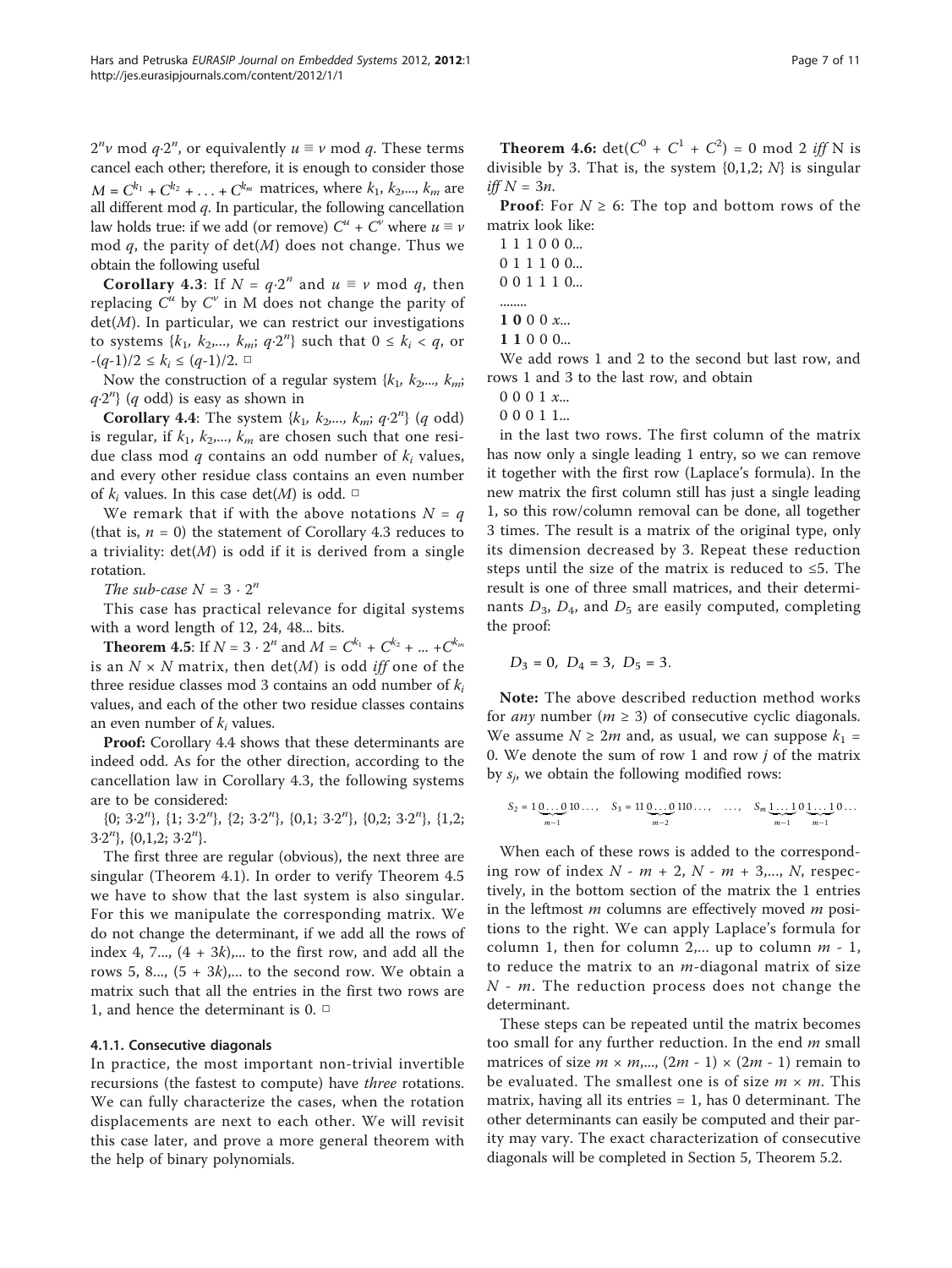#### 4.2 Modular binary polynomials

Using a polynomial model and arithmetic, we may obtain better insight to the problem of inverses and prove more general results.

#### 4.2.1. Polynomial representation of circulant matrices

There is a one-to-one correspondence between mod 2 circulant matrices of size  $n \times n$ , and binary polynomials mod  $x^n + 1$ : Replace the unit circulant matrix C in the matrix equation with x, and replace the  $(+, \times)$  matrix operations with their polynomial counterparts. The unit matrix I corresponds to the polynomial identically 1, and the matrix equation  $C^n = I$  translates to the polynomial equation  $x^n = 1$  mod  $x^n + 1$  (note that  $x^n - 1 = x^n + 1$ mod 2).

**Proposition** 4.7: If  $M^{-1}$ , the inverse of the circulant matrix M over a finite field exists, it is also a circulant matrix.

**Proof:** For the given size  $n \times n$ , there are only a finite number of circulant matrices over a finite field, so  $M^a$  =  $M^b$  for some  $a > b \ge 0$  integers. Multiply this equation  $(b + 1)$ -times with  $M^{-1}$  to get  $M^{a-b-1} = M^{-1}$ . The lefthand side is a non-negative power of a circulant matrix, so it is circulant. □

Corollary 4.8: A circulant matrix is mod 2 invertible iff the corresponding binary polynomial has an inverse, such that

 $p(x) \cdot q(x) = 1 \mod x^{n} + 1$ .

The following lemma is well known.

**Lemma 4.9:** The inverse polynomial  $q(x)$  of  $p(x)$  exists  $iff GCD(p(x), x^{n} + 1) = 1.$ 

Proof: (a) The extended Euclidean algorithm computes the inverse  $q(x)$  if  $GCD(p(x), x^n + 1) = 1$ .

(b) If  $GCD(p(x), x^n + 1) = h(x) \ne 1$ , then  $p(x) = p_1(x) \cdot h$ (x) and  $x^n + 1 = u_1(x) \cdot h(x)$  with some  $p_1(x)$  and  $u_1(x)$ polynomials. If there was an inverse,  $q(x)$ , then there is  $u(x)$  polynomial such that  $p_1(x) \cdot h(x)$   $q(x) = 1 + u(x) \cdot h(x)$ . It is equivalent to the impossible equation  $[p_1(x) \cdot q(x) - u]$  $(x)] \cdot h(x) = 1.$ 

The following result shows that the singularity of systems is "stable" for multiplied dimensions. Unfortunately no such stability holds for regular systems, even under stronger conditions.

**Theorem 4.10:** If the system  $\{k_1, k_2, \ldots, k_m; N\}$  is

(i) singular, then for all integer  $j > 0$  the system  $\{k_1, k_2, \ldots, k_n\}$  $k_2, \ldots, k_m; j \cdot N$  is also singular

(ii) regular and  $d > m$  is a divisor of N, then  $\{k_1, k_2, \ldots, k_n\}$  $k_2, \ldots, k_m; d$  is also regular.

**Proof:** Note that (i) and (ii) are equivalent. Let  $p(x)$  be the polynomial representation of the system. By Corollary 4.8 and Lemma 4.9, we have  $GCD(p(x), x^N + 1) \neq 1$ . Since  $x^N + 1$  divides  $x^{j \cdot N} + 1$ ,  $GCD(p(x), x^{j \cdot N} + 1) \neq 1$  and statement (i) follows. □

**Note:** Even if both systems  $\{k_1, k_2, \ldots, k_m; N_1\}$  and  $\{k_1, k_2, \ldots, k_m\}$  $k_2...$ ,  $k_m$ ;  $N_2$ } are regular, the system  $\{k_1, k_2... , k_m; N_1 \cdot N_2\}$ is not necessarily regular. We find the following counterexample:  $\{0,1,6; 7\}$  and  $\{0,1,6; 9\}$  are regular systems, however {0,1,6; 63} is singular. Indeed,

 $GCD(x^{6} + x + 1, x^{7} + 1) = GCD(x^{6} + x + 1, x^{9} + 1) = 1,$ but  $x^6 + x + 1$  divides  $x^{63} + 1$ .  $\Box$ 

Theorem 4.11 [[18](#page-10-0)]. Every irreducible binary polynomial of degree k divides  $x^{2^k} + x \mod 2$ . If  $k > 1$  then  $p(x) \neq x$ , so  $p(x)$  has a constant term, and we have *p*(*x*)| $x^{2^k-1}$  + 1 mod 2. □

**Corollary 4.12:** For any  $p(x)$  binary polynomial with a constant term, there exists an exponent  $t$ , such that  $p(x) | x^{t} + 1 \text{ mod } 2.$ 

**Proof:** Write the polynomial  $p(x)$  (not divisible by x) as a product of powers of irreducible factors. Each irreducible factor has a corresponding multiple of form  $x^u + 1$ .

 $x^u$  + 1 and  $x^v$  + 1 both divide  $x^{u \cdot v}$  + 1 (where  $u = v$ allowed), from an elementary identity. Because  $x^{2u \nu} + 1 =$  $(x^{uv} + 1)^2$  mod 2,  $(x^{u} + 1) \cdot (x^{v} + 1)$  divides  $x^{2uv} + 1$ . Repeating this for all the factors of  $p(x)$ , we see that there always exists an exponent t, such that  $p(x) | x^{t} + 1 \text{ mod } 2$ .

**Definition:** We call the smallest of such  $t$  values the characteristic exponent of p.

Note that if  $p(x) | x^u + 1 \text{ mod } 2$ , then u is a multiple of the characteristic exponent t. Indeed, we write  $u = kt$ + r (r < t) and we get  $x^{kt+r}$  + 1 =  $((x^t)^k - 1)x^r + x^r + 1$ , and hence  $p(x) | x^{r} + 1 \text{ mod } 2$ , a contradiction to the minimum choice of t.

**Theorem 4.13:** Given a  $p(x)$  binary polynomial, let  $t > 0$ denote its characteristic exponent. Then,  $p(x)$  is invertible mod  $x^n + 1$  *iff* it is invertible mod  $x^{n+t} + 1$ , or assuming  $n > t$ , *iff* it is invertible mod  $x^{n-t} + 1$ .

**Proof:** Since  $p(x)$  divides  $x^t + 1$  mod 2, it also divides  $x^{t+n}$  +  $x^n$  mod 2. Adding this to  $x^n$  + 1, we get  $x^{t+n}$  + 1, which is relative prime to  $p(x)$  iff  $x^n + 1$  is relative prime to  $p(x)$ . Suppose  $n > t$ , then we can apply the first part of Theorem 4.13 for  $n - t$  in place of n, which completes the proof. □

Theorem 4.13 plays a fundamental role in testing the regularity of systems.

**Corollary 4.14:** Let  $p$  denote the polynomial associated to the system {0 =  $k_1$ ,  $k_2$ ,...,  $k_m$ ; N}, and t the characteristic exponent of p. If  $N_1 = N_2 \text{ mod } t$ , the systems  $\{k_1, k_2,..., k_m; N_1\}$  and  $\{k_1, k_2,..., k_m; N_2\}$  are both regular or both singular. That is, the regularity of a system depends on the mod t residue class of the dimension.  $\Box$ 

Note that by the above corollary, the notion of regularity/singularity of a system {0 =  $k_1$ ,  $k_2$ ,...,  $k_m$ ; N} is meaningful for any dimension  $N$ , even if the  $N$ -dimensional matrix is too small to accommodate the rotations in the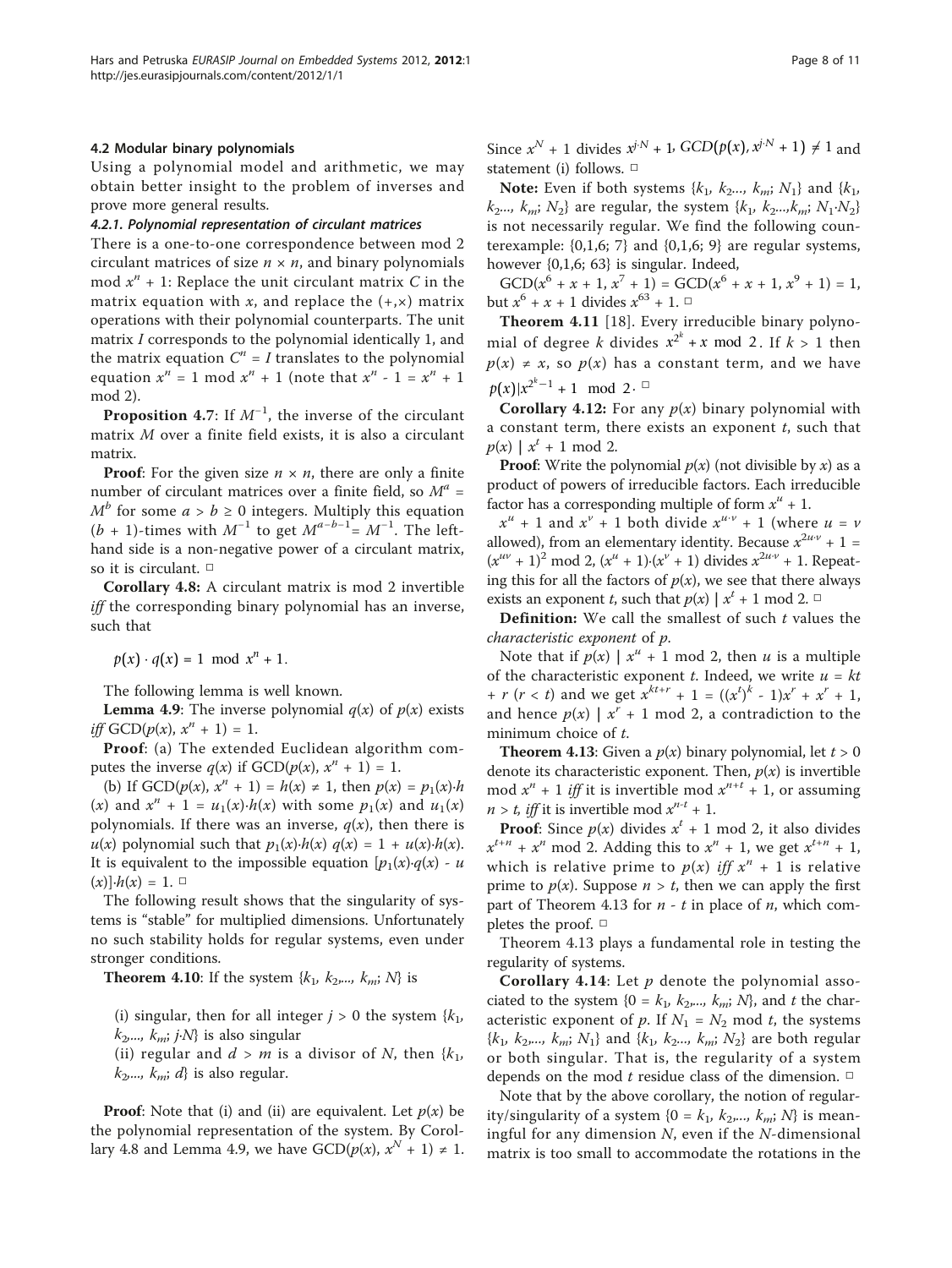system: the dimension is to be considered mod  $t$ , that is if N is too small we may always replace it by  $N + t$ .

#### 4.2.2. Testing procedure

Based upon Corollary 4.14 above, we established the following testing procedure: if we want to know if a circulant matrix of a fixed set of diagonals, but of arbitrary size  $N$ , is invertible, we determine the characteristic exponent t, and the residue class  $q = N \text{ mod } t$ . Now we have to compute the determinant of the circulant matrix of size  $q$ . In particular, if we know the "regular" residue classes mod t, we know every dimension numbers for which the system is regular or singular. Also, rather than computing determinants, we can deal with  $GCD(p)$  $(x)$ ,  $x^{q} + 1$ ) to check regularity.

Corollary 4.15: A system is singular if the dimension is the characteristic exponent  $t$ , or any of its multiples. In greater generality, if  $q$  is a singular residue class mod t, then the system is singular in any dimension  $nq$  ( $n =$ 1,2,...). If q is regular residue class mod t and  $d > m$  is a divisor of  $q$ , then the system is regular in dimension  $d$ as well. □

**Lemma 4.16.** For any binary polynomial  $p(x)$ ,  $x + 1 | p(x)$ mod 2 holds  $iff p$  has an even number of terms.

**Proof:** Indeed, adding pair-wise the terms of  $p$ , each such sum  $x^a + x^b = x^a(x^{b-a} + 1)$  is divisible by  $x + 1$ . In case of even number of terms these pairs add up to the polynomial, making it a multiple of  $x + 1$ , while for an odd number of terms there remains a single term  $x^a$ , clearly not a multiple of  $x + 1$ .  $\Box$ 

**Theorem 4.17:** Let  $p(x)$  be the polynomial associated to a system  $\{0 = k_1, k_2,..., k_m; N\}$  and let t denote the characteristic exponent.

(i) If  $x + 1 \mid p(x) \mod 2$  then the system is completely singular, that is singular for any dimension N. (ii) If  $x + 1$  is not a divisor of  $p(x)$  mod 2, then  $t - 1$ and  $t + 1$  are regular dimensions (in particular, the system is not completely singular). Moreover, if  $t$ happens to be a prime number, then the system is completely regular, that is regular for any dimension except the multiples of  $t$ .

**Proof:** Since  $x + 1$  divides  $x^n + 1$  mod 2 for any *n*, GCD  $(x<sup>n</sup> + 1, p(x)) = 1$  cannot hold true, verifying (i). Next consider  $x^{t+1} + 1 - (x^t + 1) = x^t(x + 1) \text{ mod } 2$  and we obtain  $GCD(x^{t+1}+1, x^t + 1) = GCD(x^{t+1}+1, x^t + 1) = x + 1$ . Since  $p \mid x^t + 1$  and  $x + 1$  is not a divisor of p,  $GCD(x^{t+1} + 1, p) =$  $GCD(x^{t-1} + 1, p) = 1$ , showing that  $t - 1$  and  $t + 1$  are indeed regular. If, in addition,  $t$  is a prime number, then the multiples of a non-zero residue class run through all the residue classes' mod  $t$ , thus a single singular dimension would imply complete singularity which cannot be the case, proving (ii) and the theorem.  $\Box$ 

Note that by Lemma 4.16 above, statement (i) is the polynomial version of Theorem 4.2. By the lemma and Theorem 4.17, the following corollary is immediate.

Corollary 4.18: The statements below are equivalent:

- (i) A system is completely singular
- (ii) A system has an even number of rotations
- (iii)  $x + 1$  is a divisor of the associated polynomial.  $\Box$

Several examples are given below illustrating the frequent case of complete regularity.

#### 5. Examples

#### 5.1 Three non-zero diagonals

For certain fixed sets of diagonals  $(\sim$ polynomial coefficients, corresponding ultimately to the rotation distance in a rotate-XOR bit mixing function) we determined with a computer algebra system, at which word sizes  $n$  are the function invertible. We call  $n$  "invertible" or "regular".

The computation takes two steps. First, with a search loop we determine the smallest  $t$ , such that the corresponding binary polynomial  $p(x)$  divides  $x^{t} + 1$  mod 2 (the smallest characteristic exponent). Then, we check for which  $n < t$ ,  $p(x)$  is invertible. The computation for each case takes only a fraction of a second. (Recall, that we can transform the system to have  $k_1 = 0$ , that is,  $p(x)$ to have a constant term 1.)

(1) For  $p(x) = x^2 + x + 1$ ,  $t = 3$ . Only  $0 = n \text{ mod } 3$  is singular.

(2) For  $p(x) = x^3 + x + 1$ ,  $t = 7$ . Only  $0 = n \mod 7$  is singular.

(3) For  $p(x) = x^3 + x^2 + 1$ ,  $t = 7$ . Only  $0 = n \text{ mod } 7$  is singular.

(4) For  $p(x) = x^4 + x + 1$ ,  $t = 15$ . Only  $0 = n \text{ mod } 15$ is singular.

(5) For  $p(x) = x^4 + x^2 + 1 = (x^2 + x + 1)^2$ ,  $t = 6$ . The 0 and 3 residue classes mod 6 are singular.

(6) For  $p(x) = x^5 + x^4 + 1 = (1 + x + x^2) (1 + x + x^3)$ ,  $t = 21$ . The singular residue classes mod 21: 0, 3, 6, 7, 9, 12, 14, 15, 18; (not the ones relative prime to 21).

(7) For  $p(x) = x^6 + x + 1$ ,  $t = 63$ . Only  $0 = n \text{ mod } 63$  is singular.

#### 5.2. Consecutive non-zero diagonals

The above techniques work for any number of nonzero matrix diagonals:

For  $p(x) = x^6 + x^5 + x^4 + x^3 + x^2 + x + 1 = (1 + x + x^3)$  $(1 + x^2 + x^3)$ ,  $t = 7$ . Only  $0 = n$  mod 7 is singular.

The sum of  $k$  (odd) consecutive powers like the above case can be fully characterized. The degree of the polynomial is  $k - 1$ , thus multiplying the sum with  $(x + 1)$ gives  $x^{k} + 1$ , and we have  $t = k$  for the characteristic exponent. Hence,  $k$  is a singular dimension. In general, there can be other singular cases, like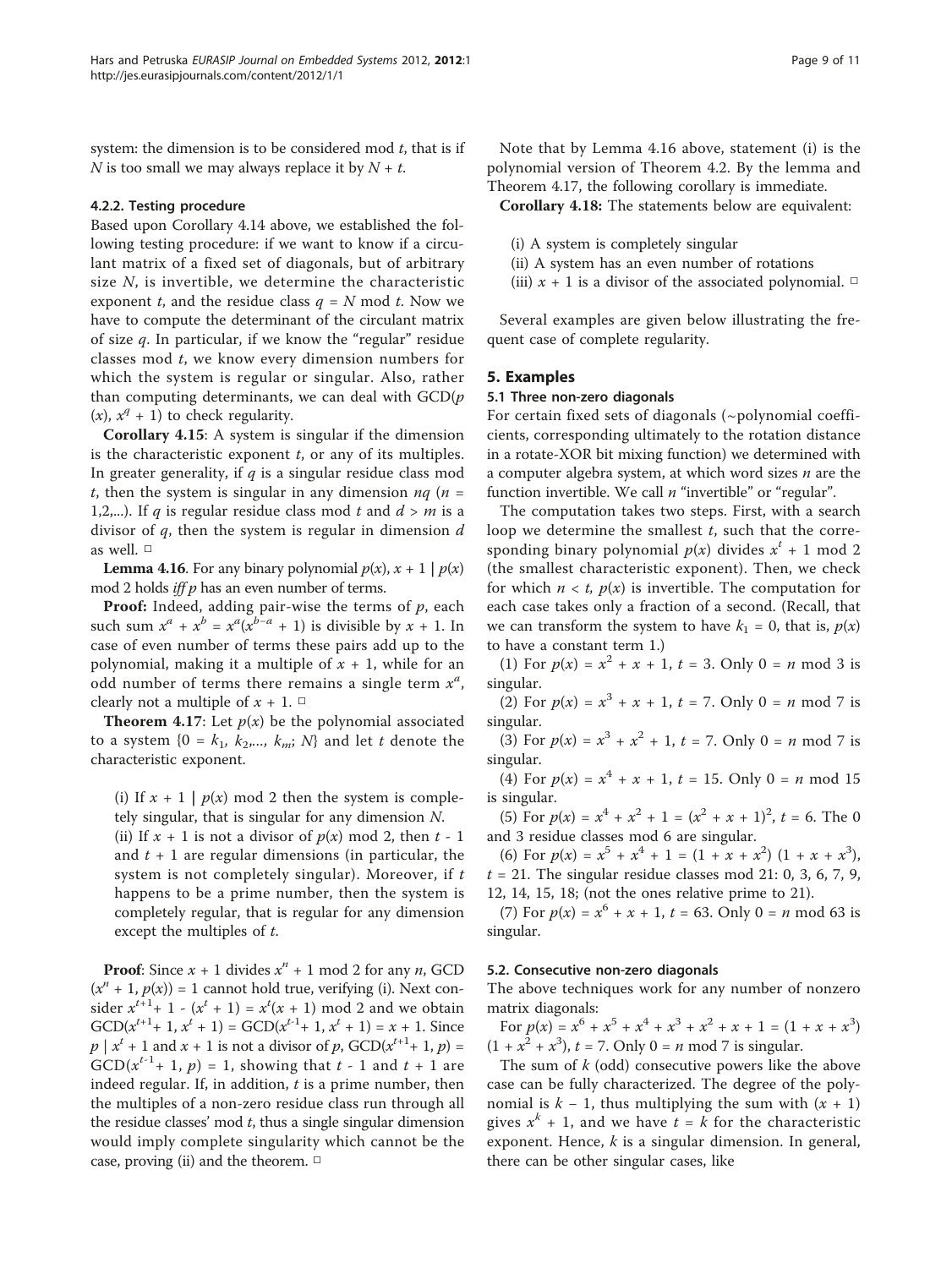GCD $(x^3 + 1, x^8 + x^7 + x^6 + x^5 + x^4 + x^3 + x^2 + x + 1) =$  $x^2 + x + 1 \mod 2$ GCD( $x^6 + 1$ ,  $x^8 + x^7 + x^6 + x^5 + x^4 + x^3 + x^2 + x + 1$ ) =

 $x^{2} + x + 1$  mod 2.

Having multiplied  $p(x)$  with  $(x + 1)$  the condition of invertibility is  $GCD(x^n + 1, x^k + 1) = x + 1$ , because  $x + 1 | x^n + 1.$ 

**Lemma 5.1:** If  $d = GCD(n, k)$  then  $GCD(x^n + 1,$  $x^{k} + 1 = x^{d} + 1.$ 

**Proof:** We assume  $k < n$  and put  $n = qk + r$ . Since  $x^{n} + 1 = (x^{k})^{q} \cdot x^{r} + 1 = [(x^{k})^{q} - 1] \cdot x^{r} + x^{r} + 1$ , and the term in the brackets is divisible by  $x^{k} + 1$  mod 2, we have  $GCD(x^n + 1, x^k + 1) = GCD(x^k + 1, x^r + 1)$ . This is the  $(n, k) \rightarrow (k, r)$  reduction the Euclidean algorithm performs in computing  $GCD(n, k)$ , and the algorithm ends at d and  $x^d + 1$ , respectively.  $\Box$ 

**Theorem 5.2:** Let k be odd and  $p(x) = 1 + x + ... + x^{k - 1}$ . (i)  $p(x)$  is regular mod  $x^n + 1$  iff GCD(*n*, *k*) = 1. Or, equivalently, the system  $\{0, 1, ..., k - 1; n\}$  is regular  $iff GCD(n, k) = 1.$ 

(ii) If  $p(x)$  is irreducible then the characteristic exponent  $k$  is a prime number and the system is completely regular.

**Proof:** (i) If  $p(x)$  is regular mod  $x^n + 1$  then  $GCD(p(x), x^n)$  $+ 1$ ) = 1, therefore GCD((1 + x)· $p(x)$ ,  $x^n + 1$ ) = GCD( $x^k + 1$ ,  $x^n + 1$ ) = 1 + x. By Lemma 5.1 we have  $GCD(n, k) = 1$ .

As for (ii), suppose  $k = ab$ , where  $a > 1$ ,  $b > 1$ . Now  $p(x) | x^{ab} + 1 = (x^a)^b + 1 = (x^a + 1)((x^a)^{b-1} + ... + 1)$  and  $p(x)$  must be a divisor of one of the factors on the right hand side. This cannot hold, since for the degrees:  $a < k - 1$ , and  $k - a < k - 1$ .  $\Box$ 

This Theorem settles the procedure left open in the Note following Theorem 4.6.

Note that the statement in (ii) cannot be reversed as we have seen the counterexample above:

$$
p(x) = x^6 + x^5 + x^4 + x^3 + x^2 + x + 1 = (1 + x + x^3) \quad (1 + x^2 + x^3),
$$
  

$$
t = k = 7, \text{ prime number.}
$$

#### 5.3. Further notes

(1) If  $p(x) = q^k(x)$ , and  $q(x)$  is an irreducible binary polynomial, the singular residue classes are 0 mod  $t_a$ , or 0, k, 2k... mod  $t_p$  (we have  $t_p = k \cdot t_q$ ).

(2) For the computations we needed a polynomial irreducibility test. There have been several such tests published. One of them is the Ben-Or test: a polynomial  $p(x)$  of degree  $d$  is reducible if  $GCD(x^{2^k} + x) \mod p(x)$ ;  $p(x) \neq 1$  for any  $k < d/2$  (see [[19\]](#page-10-0)).

(3) There are a huge number of irreducible binary polynomials available (see [[19\]](#page-10-0)). For example:

 $d = 32: 134,215,680; d = 40: 27,487,764,474$ 

This number is roughly doubling when  $d$  is incremented by 1. More precisely, for large degrees  $d$  the

probability that a randomly chosen polynomial is irreducible is about  $1/d$ . These show that for machine word size  $n \geq 32$ , one has a very large choice of sets of diagonals to get an invertible binary circulant matrix.

(4) Irreducible binary *trinomials* of the form  $1 + x<sup>k</sup> + y<sup>k</sup>$  $x<sup>d</sup>$  can be listed with a computer algebra system:

 $k = 1$ : The primitive trinomials of the form  $1 + x + x<sup>d</sup>$  for  $d \leq 400$  are those with  $d = 2, 3, 4, 6, 7, 15, 22, 60, 63, 127,$ 153

 $k = 2$ : 1 +  $x^2$  +  $x^d$ ,  $(d > 2)$  is irreducible for the following:

 $d = 3, 5, 11, 21, 29, 35, 93, 123, 333, 845, 4125$ 

 $k = 3$ :  $1 + x^3 + x^d$ ,  $(d > 3)$  is irreducible for the following:

 $d = 4, 5, 6, 7, 10, 12, 17, 18, 20, 25, 28, 31, 41, 52, 66,$ 130, 151, 180, 196, 503, 650, 761, 986

 $k = 4$ : 1 +  $x^4$  +  $x^d$ ,  $(d > 4)$  is irreducible for the following:

 $d = 7, 9, 15, 39, 57, 81, 105$ 

 $k = 5$ : 1 +  $x^5 + x^d$ ,  $(d > 5)$  is irreducible for the following:

 $d = 6, 9, 12, 14, 17, 20, 23, 44, 47, 63, 84, 129, 236,$ 278, 279, 297, 300, 647, 726, 737

(5) Let  $q(x)$  be an irreducible polynomial of degree  $d > 1$ over a prime field  $F_p$ . The order of q is the smallest positive integer *n* such that  $q(x)$  divides  $x^n - 1$ . It is also the multiplicative order of any root of  $q$ , and a divisor of  $p^d$  – 1. q is called a primitive polynomial if  $n = p^d - 1$ .

The smallest degree non-primitive binary irreducible polynomial is  $x^4 + x^3 + x^2 + x + 1$ . Its order is 5.

There is no degree 5 non-primitive binary irreducible polynomial, because  $2^5 - 1 = 31$ , a prime.

There are three degree six non-primitive binary irreducible polynomials:

 $Ord(x^6 + x^3 + 1) = 9$ 

Ord( $x^6 + x^4 + x^2 + x + 1$ ) = 21

 $Ord(x^6 + x^5 + x^4 + x^2 + 1) = 21$ 

There is no degree 7 non-primitive binary irreducible polynomial, because  $2^7 - 1 = 127$ , a prime.

There are 14 degree 8 non-primitive binary irreducible polynomials.

#### 6. Conclusion

We proposed new pseudorandom number generator modes of iterative algorithms built from non-multiplicative computer operations: the offset counter mode and offset hybrid counter mode. They are somewhat better than simple counter- or hybrid counter-mode generators described in [\[1](#page-10-0)]. Long cycle lengths of these and some other generators can be assured when the generator function is invertible. We showed that two-term rotateadd functions are never invertible, but many classes of rotate-XOR functions are. In particular, when the length of the computer word is a power of 2 (8, 16, 32, 64...),